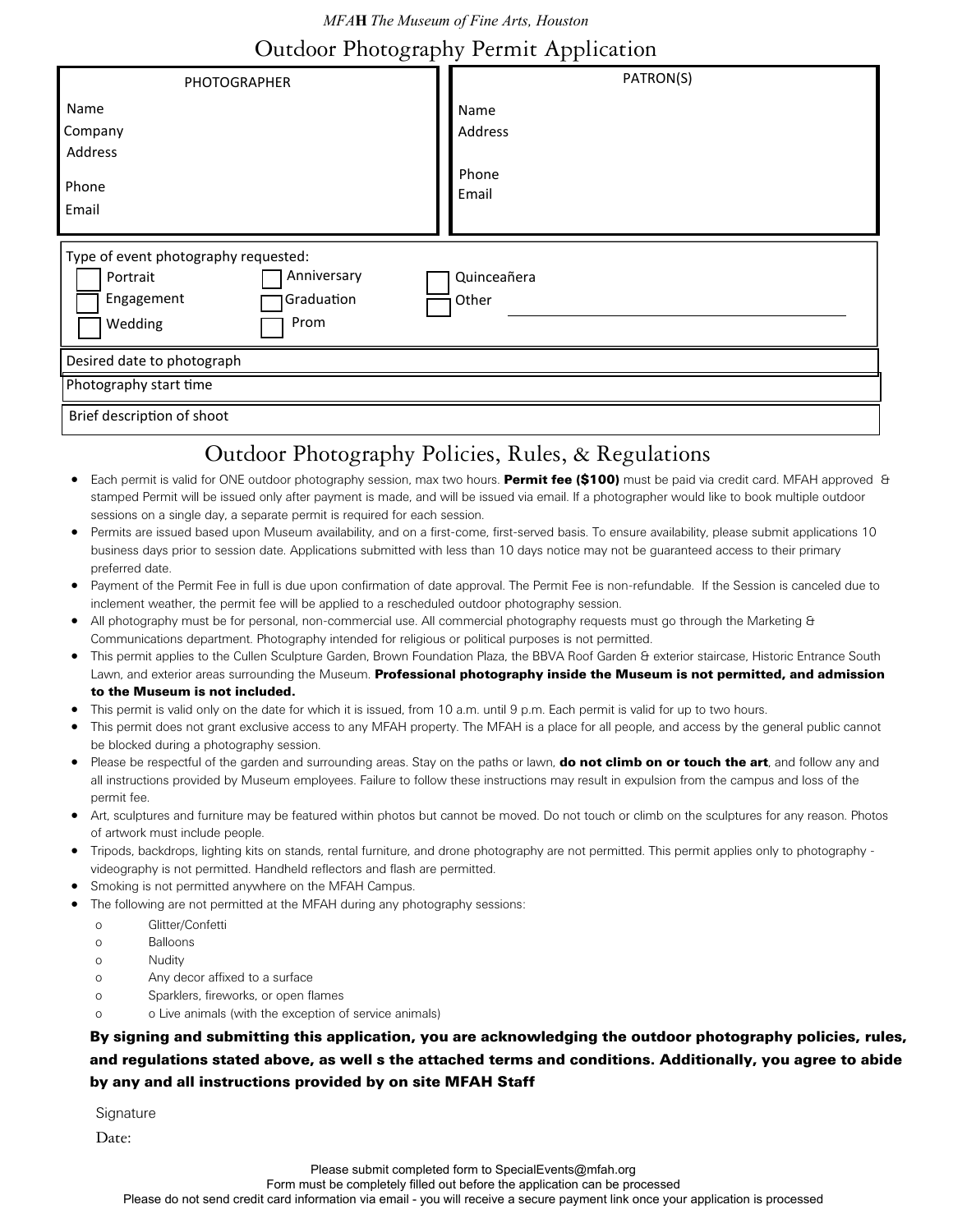MFAH Outdoor Photography Permit Application

#### *Terms & Conditions*

Photographer shall disclose all photography arrangements to Special Events Department.

Photographer shall not alter or move Museum fixtures, plants/foliage, or other items located on the MFAH premises. Any sets and/or props brought onto the premises by Photographer are subject to prior approval by Museum. The use of "steady cam" tracks or similar equipment are strictly prohibited. Further, nothing may be permanently attached to the Museum's walls or other structures, and no adhesive material may be applied to the Museum's walls, displays, or artwork.

Photographer shall not in any way alter the appearance of Museum property or any of the artwork within the Museum property by use of CGI or similar technology without prior written permission from Museum. Any materials brought onto Museum property shall be removed by Photographer at the conclusion of the shoot

If at any time Photographer's activities threaten to disrupt Museum operations or pose a safety hazard to its visitors, the Museum reserves the right to terminate the shoot. Photographer may not block ingress or egress in and to the Museum or otherwise impede visitor traffic. In addition, Photographer shall make any necessary changes or discontinue photographing, if it is determined that undisclosed potential for damage to the Museum building or exhibits exists, or if the Project deviates significantly from the approved version.

Photographer is fully responsible for any and all damage to Museum property in connection with or resulting from the photography, and agrees to pay for all such repairs. Museum agrees to submit to Photographer in writing, within thirty (30) days of the end of the Access Period, a detailed list of any and all property damage for which it claims Photographer is responsible, and Museum shall permit Photographer to inspect any such damage prior to repair.

Photographer agrees that any image, or other form of electronic media obtained and used by Photographer or by Photographer's agents will portray the Museum in a positive light and will not disparage or denigrate the Museum, its collections, and/or its agents, employees, and representatives in any way.

### Copyright Clearance and Appearance Releases.

Photographer acknowledges that any and all images, or other form of electronic media of MFAH artwork, objects or architecture obtained during the course of photographing in and around the Museum are subject to copyright protection. It is Photographer's sole responsibility to obtain any necessary licenses or permissions (i.e., copyright clearance) from the copyright owners of any artwork, object or architecture photographed on the MFAH premises. In addition, the Photographer shall obtain the appropriate releases or waivers from any individuals who may appear in photographs or footage that the Photographer produces. Photographer agrees to release, indemnify, defend and hold harmless the Museum from, and will not sue or bring any proceeding against the Museum for any claims, demands or causes of action, whether now known or unknown, for copyright infringement, violation of publicity rights or privacy rights, or any related matter, based upon or in connection with photographing by Photographer.

> Special Events Outdoor Photography Permit Page **1** of **2**